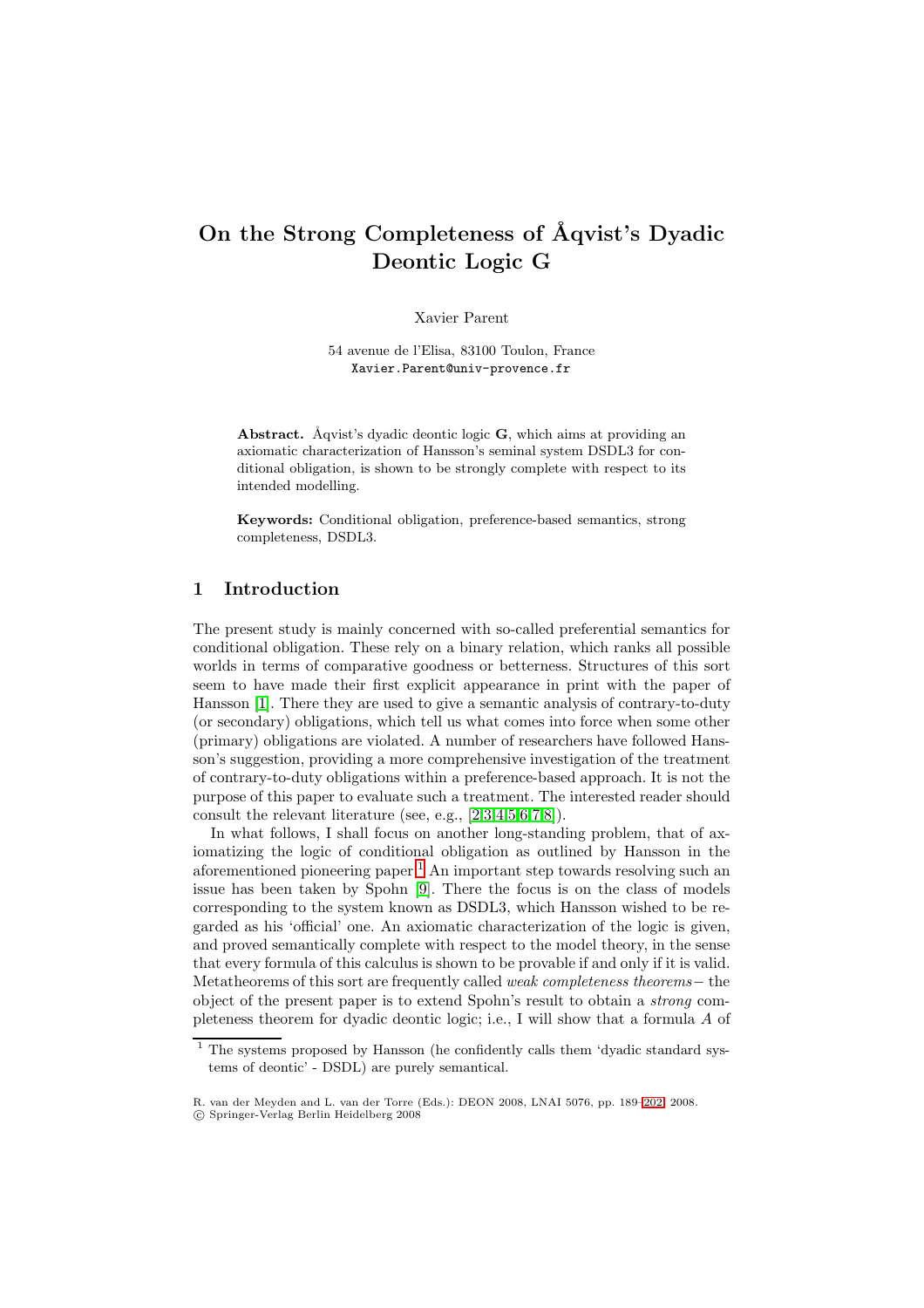this calculus can be deduced from a (possibly infinite) set  $\Gamma$  of formulae if and only if  $\Gamma$  entails A. Reference will be made to  $\tilde{A}$ qvist's axiomatic system **G** (see, e.g., [\[10](#page-13-3)[,11\]](#page-13-4)). It is essentially a reformulation of the Hansson-Spohn calculus in terms of modal logic. Unless I am mistaken, the strong completeness problem for **G** has not been settled yet. It will here be answered in the affirmative. Moreover, it will be shown that (as conjectured by Aqvist himself) **G** remains complete if the assumption of a linear or total ordering among possible worlds is dropped. It is the assumption that any pair of possible worlds are mutually comparable under the betterness relation: either one is better than the other, or they are of equal value. The fact that such an assumption does no work was already known by Spohn, at least for his reconstruction of DSDL3.

The plan of this paper is as follows. In section [2,](#page-1-0) I present  $\hat{A}$ qvist's dyadic deontic system **G**, and its associated semantics. Two classes of models will be discussed, one of them corresponding to Hansson's system DSDL3. In section [3,](#page-6-0) I introduce the notion of a canonical structure, and prove a number of lemmata, which in section [4](#page-10-0) will suffice to establish the desired completeness of the system with respect to the two classes of models.

## <span id="page-1-0"></span>**2 Syntax, Semantics and Proof Theory**

The language of **G** has, in addition to a set Prop of propositional variables and the usual Boolean sentential connectives, the following characteristic primitive logical connectives : the alethic modal operators  $\Box$  (for necessity) and  $\Diamond$  (for possibility); and the two dyadic deontic operators  $\bigcirc (-/-)$  and  $P(-/-)$ , which may be read as 'It ought to be that ..., given that ...' and 'It is permitted that ..., given that  $\ldots$ , respectively. The set  $\mathcal L$  of well-formed formulae (wffs) is defined in the usual way. There are no restrictions as to iterations of dyadic deontic operators and modal ones.

The system comes with a possible worlds semantics  $\dot{a}$  la Kripke. I begin with the idea of an H-model ('H' is mnemonic for Hansson), by which I understand a structure

$$
\mathcal{M} = (W, \succeq, V)
$$

in which

- (i)  $W \neq \emptyset$  (*W* is a set of 'possible worlds')
- (ii)  $\succeq \subseteq W \times W$  (Intuitively,  $\succeq$  is a betterness or comparative goodness relation;  $x \succ y'$  can be read as 'world x is at least as good as world y'.)
- (iii)  $V : \text{Prop} \to \mathcal{P}(W)$  (*V* is an assignment, which associates a set of possible worlds to each propositional letter  $p$ ).

I write  $\mathcal{M} \models_x A$  to mean that *sentence* A is true at world x in M. Such a notion is defined in the usual way except that, for  $x, y \in W$ ,

 $\mathcal{M} \models_x \Box A$  iff  $\forall y \ (\mathcal{M} \models_y A)$  $\mathcal{M} \models_x \Diamond A$  iff  $\exists y \ (\mathcal{M} \models_y A)$  $\mathcal{M} \models_x \bigcirc (B/A)$  iff  $\forall y ((\mathcal{M} \models_y A \& \forall z (\mathcal{M} \models_z A \Rightarrow y \succeq z)) \Rightarrow \mathcal{M} \models_y B)$  $\mathcal{M} \models_x P(B/A)$  iff  $\exists y \left( ( \mathcal{M} \models_y A \& \forall z (\mathcal{M} \models_z A \Rightarrow y \succeq z) ) \& \mathcal{M} \models_y B \right)$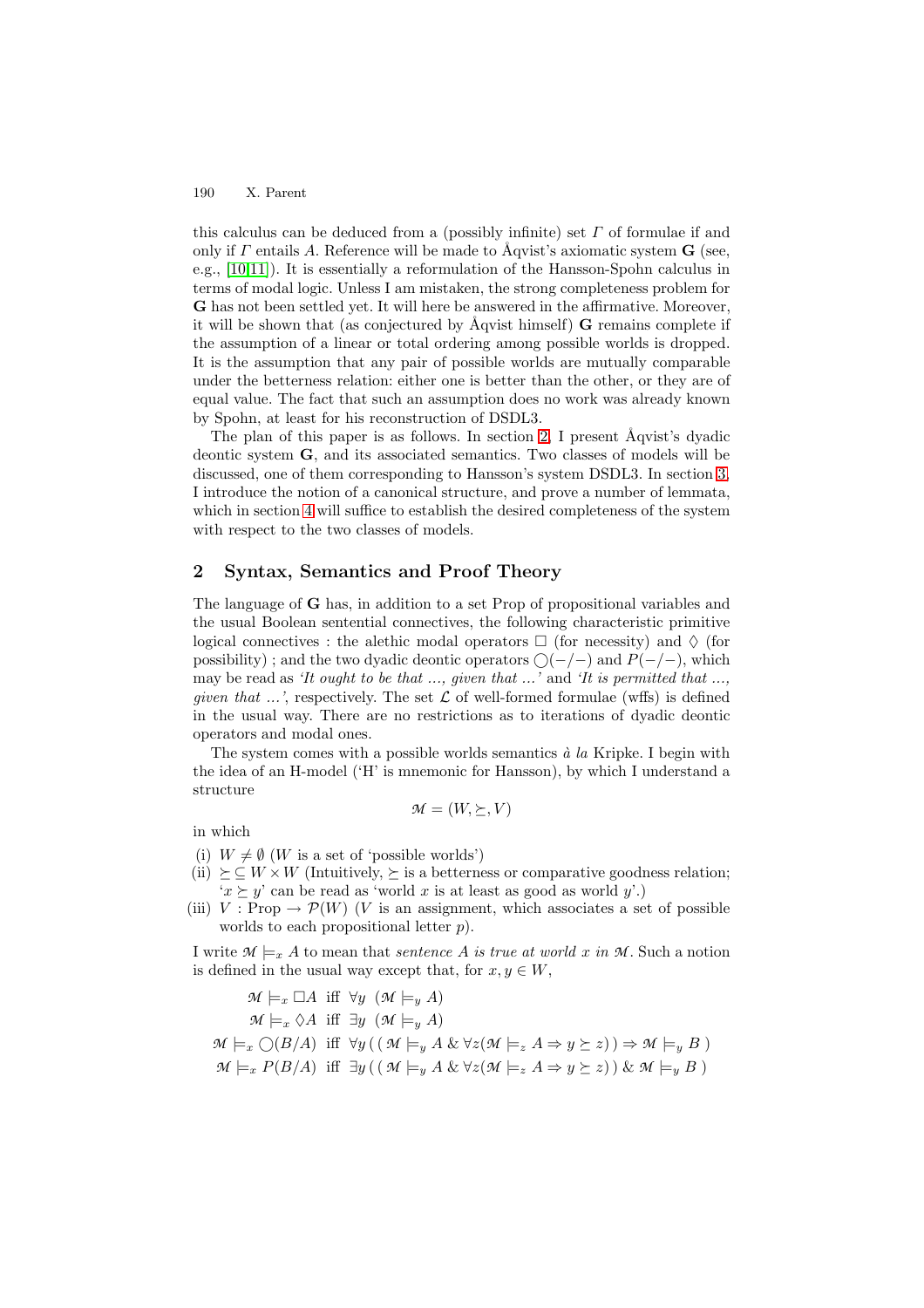The clauses for  $\Box$  and  $\diamond$  are self-explanatory. These modalities are interpreted by the relation  $W \times W$ , and thus correspond to the universal modalities further studied by Goranko and Passy [\[12\]](#page-13-5) among others. In fact, these modalities are not part of Hansson's account. Informally speaking, the evaluation rule for the obligation operator says that  $\bigcirc(B/A)$  is true at a world x in M just in case B is true at all among the *best* (according to  $\succeq$ ) worlds satisfying A. The evaluation rule for the permission operator is obtained by replacing the universal quantifier (ranging over the set of best A-worlds) with the existential one. It is worth noticing that both evaluation rules are formulated in terms of what is sometimes called optimal or last elements. These are members of S that are at least as good as any other element of S. Formally:

$$
y \in \text{opt}_{\succeq}(S) \quad \Leftrightarrow \quad y \in S \ \& \ y \succeq z \text{ for all } z \in S
$$

A last or optimal element of  $S$  is, thus, an upper bound of  $S$  that is contained in  $S^2$  $S^2$ 

The comparative goodness relation  $\succeq$  may be constrained by suitable conditions as desired. The following two classes of models will be discussed further throughout this paper. One is the class of  $(Aqvist's \ term inology) H<sub>3</sub>-models. In$ such models, the relation  $\succeq$  satisfies the following restrictions:

• reflexivity:

For all 
$$
x \in W, x \succeq x
$$
  $(\delta_1)$ 

• limitedness:

$$
\text{If } [A]^{\mathcal{M}} \neq \emptyset \text{ then } \{x \in [A]^{\mathcal{M}} : (\forall y \in [A]^{\mathcal{M}}) x \succeq y\} \neq \emptyset, \tag{62}
$$

where  $\llbracket A \rrbracket^{\mathcal{M}}$  is  $\{x \in W : \mathcal{M} \models_x A\}$ , the 'truth-set' of A in  $\mathcal{M}$ 

• transitivity:

For all 
$$
x, y, z \in W, x \succeq y
$$
 and  $y \succeq z$  entail  $x \succeq z$  (  $\delta_3$ )

The class of H<sub>3</sub>-models will henceforth be denoted  $\mathcal{H}_3$ .

The other class of structures studied in this paper is the class of ( $\AA$ qvist's terminology) strong H3-models. This class of models corresponds to Hansson's

$$
y \in \max_{\geq}(S) \quad \Leftrightarrow \quad y \in S \ \& \ \forall z \in S \ (z \succeq y \Rightarrow y \succeq z)
$$

Clearly, opt $(S) \subseteq \max(S)$ , but not generally the converse. In particular, the maximal set will not necessarily match the optimal set if  $S$  is only partially ordered by  $\succeq$ . The notions of 'optimality' and 'maximality' are more fully discussed by Sen [\[13\]](#page-13-6).

<span id="page-2-0"></span> $2$  This is a non-trivial alteration of the account initially proposed by Hansson [\[1,](#page-12-0) pp. 143-6. He works with so-called *maximality* under the strict order induced by  $\succeq$ . For a given y in S to qualify for the set of maximal elements of S, no other  $z$  in S must be strictly better than y. Formally:  $y \in \max_{\succ} (S) \Leftrightarrow (y \in S \& \exists z \in S (z \succ y)).$ Here  $\succ$  denotes the 'strengthened converse complement' of  $\succeq$ , defined by  $z \succ y$  iff  $z \geq y$  and  $y \not\geq z$ . So the previous definition can be rephrased as: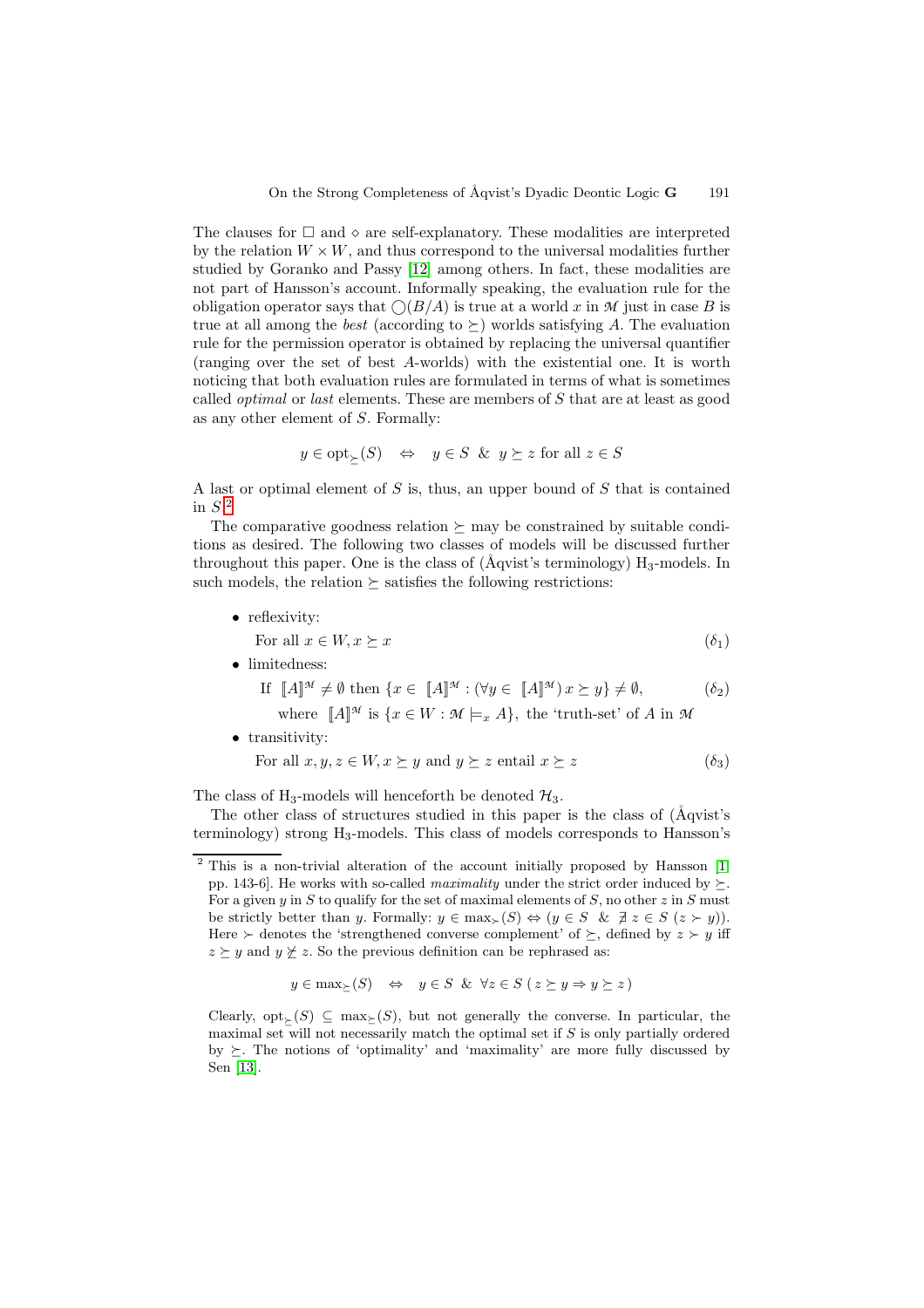official system DSDL3. In such models, the following additional constraint is placed on  $\succeq$ :

• strong connectedness (totalness, or linearity):  
For all 
$$
x, y \in W
$$
, either  $x \succeq y$  or  $y \succeq x$  (  $\delta_4$ )

There is, then, no more need to explicitly require  $\succeq$  to be reflexive. For  $(\delta_1)$ follows from  $(\delta_4)$ . The class of strong H<sub>3</sub>-models will be denoted by  $\mathcal{H}_3^s$ .

Care should be taken with the limitedness condition  $(\delta_2)$ . Its main purpose is to forbid infinite (ascending) sequences of ever more perfect worlds.  $(\delta_2)$  should not be confused with the following condition, of which  $(\delta_4)$  is just a special case:

• well-orderedness:

For all 
$$
X \subseteq W
$$
 if  $X \neq \emptyset$  then  $\{x \in X : (\forall y \in X) x \succeq y\} \neq \emptyset$  (  $\delta_2'$ )

 $(\delta_2)$  entails  $(\delta_2)$ . The converse does not hold generally, but only in special cases. One of them is worth mentioning. It is the case where the language is generated from a finite set of atomic propositions. Notoriously, any subset  $X$  of the set of all valuations is, then, definable, in the following sense: for all  $X \subseteq W$  there exists a formula  $A \in \mathcal{L}$  such that  $X = [A]^{\mathcal{M}, 3}$  $X = [A]^{\mathcal{M}, 3}$  $X = [A]^{\mathcal{M}, 3}$  Using this further assumption,  $(\delta_2')$  – and, by the same way,  $(\delta_4)$  – can easily be derived from  $(\delta_2)$ . The distinction between the class of  $H_3$ -models and the class of strong  $H_3$ -models vanishes.

The notion of semantic consequence is used in its 'local' sense. A set Γ of formulae is said to be true at a state x in  $M$  (notation:  $M \models_x \Gamma$ ) if all members of  $\Gamma$  are true at x. A formula A is said to be a (local) semantic consequence of  $\Gamma$ over some class C of models (notation:  $\Gamma \models_{\mathcal{C}} A$ ) if for all models M from C, and all points x in M, if  $M \models_x \Gamma$  then  $M \models_x A$ . Finally,  $\Gamma$  is said to be satisfiable in C if there is a model M from C, and a point x in M, such that  $\mathcal{M} \models_x \Gamma$ . Brackets will be omitted when  $\Gamma$  is a singleton, i.e. a wff  $A$  will be said to be satisfiable in C, if the set  $\{A\}$  is satisfiable in  $\mathcal{C}^A$ .

In  $\tilde{A}$ qvist [\[10](#page-13-3)[,11\]](#page-13-4) the proof theory for **G** is defined as shown below:

All truth functional tautologies (PL)

S5-schemata for  $\Box$  and  $\Diamond$  (S5)

$$
P(B/A) \leftrightarrow \neg \bigcirc (\neg B/A) \tag{DfP}
$$

$$
\bigcirc (B \to C/A) \to (\bigcirc (B/A) \to \bigcirc (C/A))
$$
 (COK)

$$
\bigcirc (B/A) \to \Box \bigcirc (B/A) \tag{Abs}
$$

$$
\Box A \to \bigcirc (A/B) \tag{CON}
$$

<span id="page-3-0"></span>Cf. Makinson  $[14, p. 62]$  $[14, p. 62]$ . For an example showing that (in the infinite case) a set may not be definable by any formula, see Schlechta [\[15,](#page-13-8) p. 29].

<span id="page-3-1"></span> $^4$  As mentioned, the universal modality  $\Box$  is not used by Hansson. It is natural to ask whether such a modal operator can be dispensed with, by switching to the so-called global semantic consequence. Perhaps the job done by one can equally be done by the other. This is a topic for future research.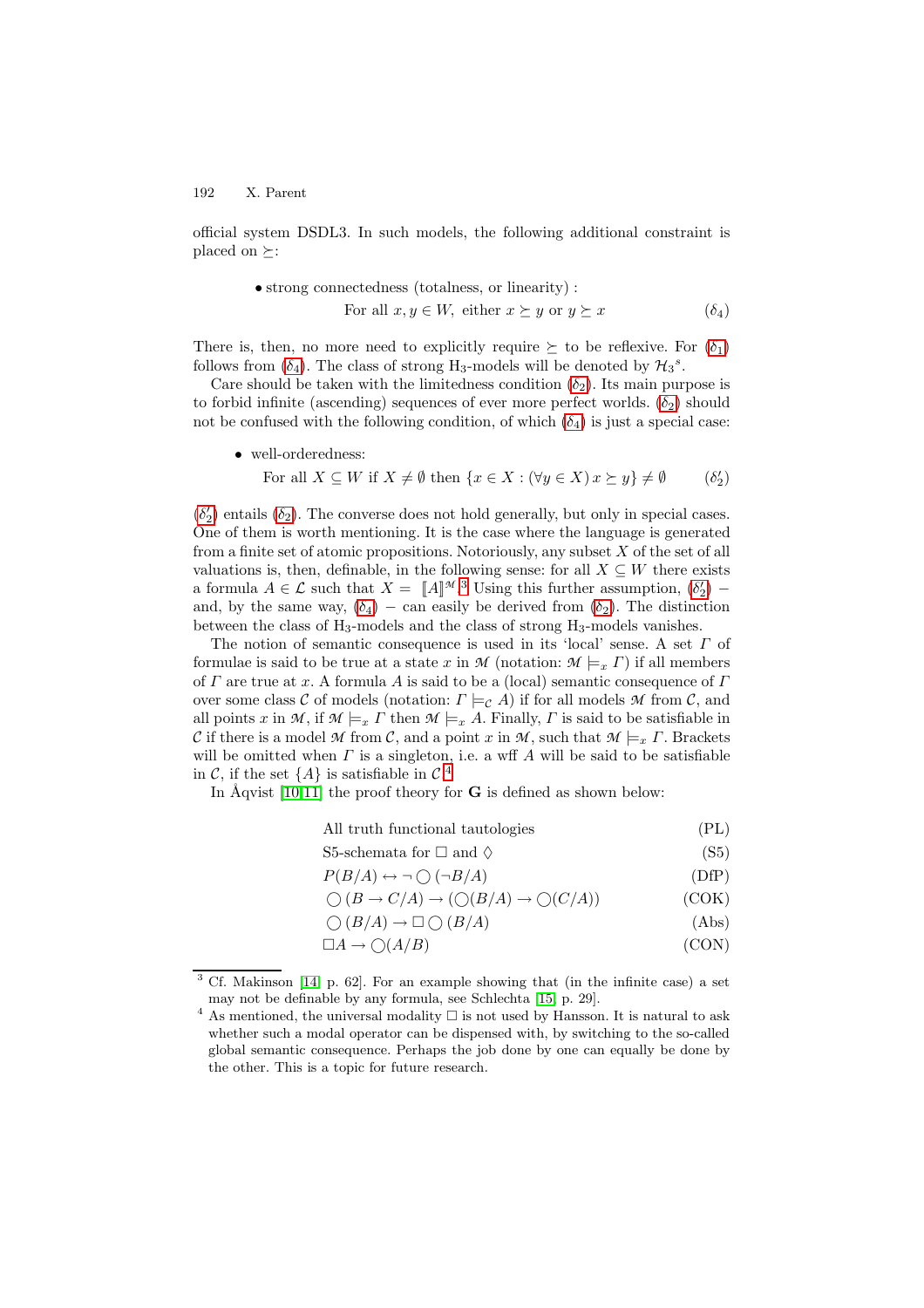On the Strong Completeness of Åqvist's Dyadic Deontic Logic **G** 193

$$
\Box(A \leftrightarrow B) \to (\bigcirc (C/A) \leftrightarrow \bigcirc (C/B))
$$
 (Ext)

$$
\bigcirc (A/A) \tag{Id}
$$

$$
\bigcirc (C/A \wedge B) \to \bigcirc (B \to C/A) \tag{C}
$$
\n
$$
\wedge A \to (\bigcirc (B/A) \to B(B/A)) \tag{D*}
$$

$$
\Diamond A \to (\bigcirc (B/A) \to P(B/A))
$$
 (D<sup>\*</sup>)

$$
(P(B/A) \land \bigcirc (B \to C/A)) \to \bigcirc (C/A \land B)
$$
 (S)

If 
$$
\vdash A
$$
 and  $\vdash A \rightarrow B$  then  $\vdash B$  (MP)  
If  $\vdash A$  then  $\vdash \Box A$  (N)

$$
If \vdash A \text{ then } \vdash \Box A \tag{N}
$$

A few comments on the axioms involving the deontic modalities might be in or-der. [\(DfP\)](#page-1-0) introduces 'P' as the dual of ' $\bigcirc$ ' in the usual way. [\(COK\)](#page-1-0) is the conditional analogue of the familiar distribution axiom K. [\(Abs\)](#page-1-0) is the absoluteness axiom of Lewis [\[16\]](#page-13-9), and reflects my deliberate choice not to make the ranking world-relative. [\(CON\)](#page-1-0) is the deontic counterpart of the familiar necessitation rule. [\(Ext\)](#page-1-0) permits the replacement of equivalent sentences in the antecedent of deontic conditionals. [\(Id\)](#page-1-0), [\(C\)](#page-1-0) and [\(S\)](#page-1-0) are familiar from the literature on non-monotonic logic. [\(Id\)](#page-1-0) is the deontic analogue of the identity principle. The question of whether this is a reasonable law for deontic conditionals has been much debated. A defence of [\(Id\)](#page-1-0) can be found in Hansson [\[1\]](#page-12-0) and Prakken and Sergot [\[5\]](#page-12-4) − this line of defence is discussed in Parent [\[17,](#page-13-10) ch. 3]. [\(C\)](#page-1-0) corresponds to the so-called 'conditionalization' principle (also referred to as 'the hard half of the deduction theorem'), which is part of Kraus and colleagues' system C for cumulative inference relations (see [\[18\]](#page-13-11)). Axiom [\(S\)](#page-1-0) has been introduced into the literature by Spohn [\[9\]](#page-13-2). The latter axiom is very reminiscent of the restricted principle of strengthening of the antecedent known as 'rational monotony', which is part of so-called system R (see [\[19\]](#page-13-12)). This other principle says the following:

$$
(P(B/A) \land \bigcirc (C/A)) \to \bigcirc (C/A \land B) \tag{RM}
$$

It is straightforward to show that [\(S\)](#page-1-0) and [\(RM\)](#page-1-0) are deductively equivalent given the rest of the system. The deontic version of [\(RM\)](#page-1-0) is discussed in Goble [\[20\]](#page-13-13).  $(D^{\star})$  $(D^{\star})$  is the conditional analogue of the familiar modal axiom D.

Now the usual notions of theoremhood, deducibility and consistency become available. First, a wff A is said to be a theorem of **G** (written  $\vdash_{\mathbf{G}} A$ ) if A belongs to the smallest subset of wffs that contains every instance of [\(PL\)](#page-1-0)-[\(S\)](#page-1-0), and is closed under [\(MP\)](#page-1-0) and [\(N\)](#page-1-0). Next, a wff A is said to be deducible in **G** from assumptions  $\Gamma$  (written  $\Gamma \vdash_{\mathbf{G}} A$ ) if there are sentences  $B_1, ..., B_k \in \Gamma(k \geq 0)$ such that  $\vdash_{\mathbf{G}} (B_1 \land ... \land B_k) \rightarrow A$ . Finally, a set  $\Gamma$  of sentences is said to be consistent in **G** if  $\perp$  is not deducible in **G** from  $\Gamma$ , and inconsistent otherwise. Again, I will omit brackets when  $\Gamma$  is a singleton.

It may be noted that deducibility is compact, in the sense that deducibility from a set of sentences always implies deducibility from a finite portion of that set. This follows at once from the fact that the number of conjuncts in the antecedent of the requisite conditional  $(B_1 \wedge ... \wedge B_k) \rightarrow A$  is always finite. There is an alternative way of expressing compactness, using consistency: a set  $\Gamma$  of sentences is consistent iff every finite subset of  $\Gamma$  is consistent. The compactness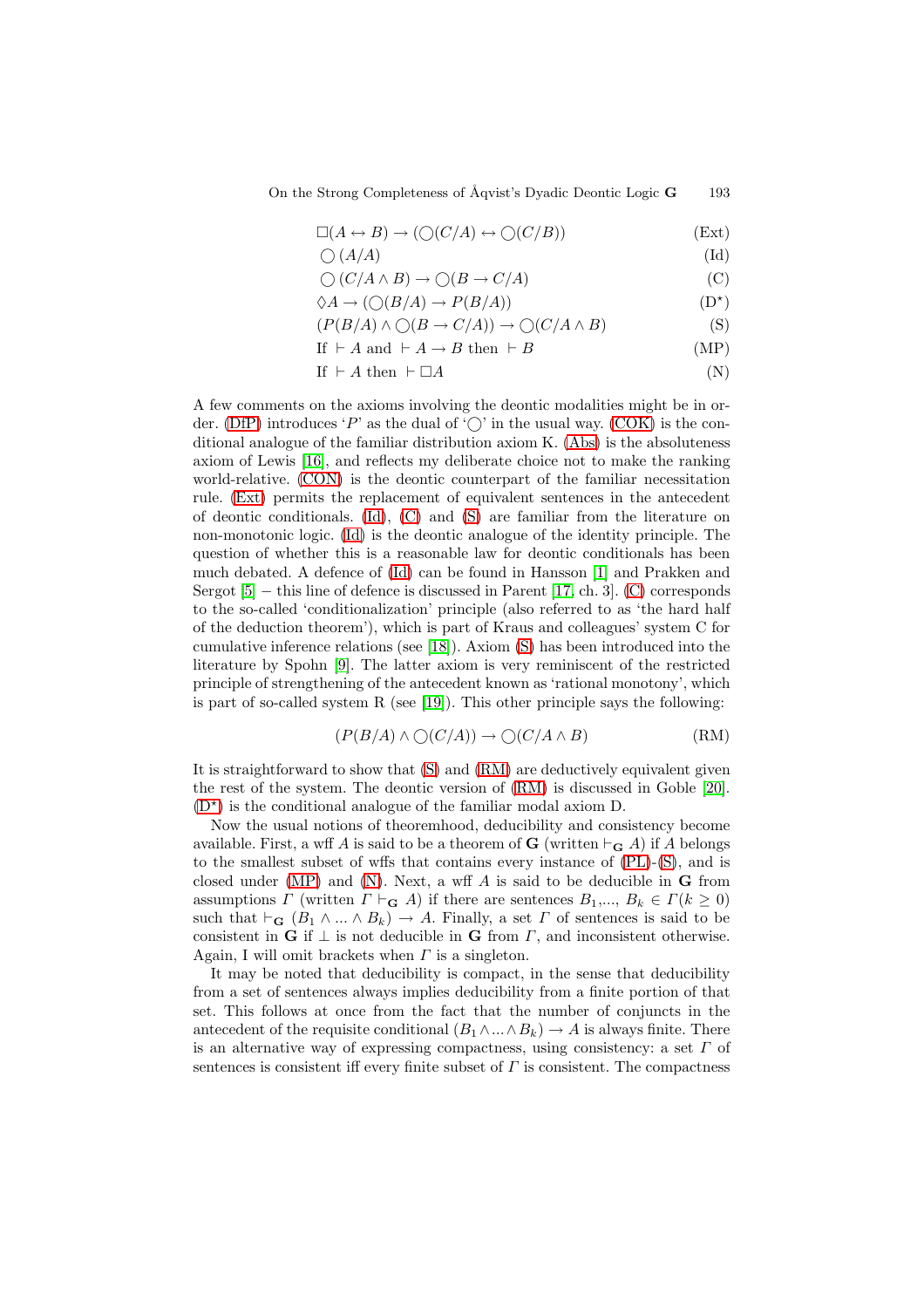property in these two (equivalent) forms will be used in the completeness proof below.

The soundness result, i.e. that

$$
\Gamma \vdash_{\mathbf{G}} A \quad \Rightarrow \quad \Gamma \models_{\mathcal{C}} A \text{ (where } \mathcal{C} \in \{\mathcal{H}_3, \mathcal{H}_3^s\})
$$

follows immediately from the definitions involved. Observe that the semantic validity of the Spohn sentence [\(S\)](#page-1-0) – alias  $(RM)$  – depends on  $(\delta_3)$  alone. This is in contrast to the situation in non-monotonic logics, where the validity of the principle of rational monotony is tightly connected to the assumption that the preference relation is a total order.

The adequacy result, i.e. the converse implication

$$
\Gamma \models_{\mathcal{C}} A \quad \Rightarrow \quad \Gamma \vdash_{\mathbf{G}} A
$$

takes a little bit of work. It can be established by adapting the standard modal technique of constructing a canonical model (see, for instance, Chellas [\[21\]](#page-13-14) or Blackburn et al. [\[22\]](#page-13-15)). The points of the canonical model are maximal consistent sets of sentences. In the present semantical context, the main difficulty is to define the comparative goodness relation in such a way that the semantic truth-conditions for formulae starting with a deontic operator coincide with the set-membership relation between formulae and maximal consistent sets. Åqvist  $[10,23,11]$  $[10,23,11]$  $[10,23,11]$  has developed the technique of so-called *systematic frame con*stants as a solution to the latter difficulty. Such a technique provides a means of encoding the betterness relation into the syntax, whereby enabling us to talk and reason about the goodness of the maximal consistent sets in the canonical model. The idea behind the proposed construction (which has roots in Lewis [\[16\]](#page-13-9)) involves extending the language with a family of propositional constants,  $\{Q_i\}_{1\leq i\leq \omega}$  (the so-called "systematic frame constants"), which are indexed by the set of positive integers. These are used to attach a "rank" (or "level of perfection") to every maximal consistent sets. Intuitively,  $Q_1$  refers to an ideal situation,  $Q_2$  refers to a sub-ideal one,  $Q_3$  refers to a sub-sub-ideal one, and so forth. The completeness of **G** is established indirectly, by taking a detour through the system  $\mathbf{G}_q^*$  that results from the addition of suitable axiom schemata. Some govern the behavior of all the  $Q_i$ , and others their interplay with the normative modalities. Further detail about how the latter system is used to establish the completeness of  $G$  can be found in  $\tilde{A}$ qvist [\[10,](#page-13-3) p. 184-91]. The basic idea is to define a canonical model for **G** using maximal consistency in  $\mathbf{G}_q^*$  as the criterion for worldhood.

The following two observations have motivated my attempt to prove the completeness of  $\bf{G}$  by other means. First, on  $\bf{A}$ qvist's own admission, the desired completeness remains conjectural, because the proposed argument rests on an unestablished lemma. Next, it has been argued by Hansen [\[24,](#page-13-17) p. 130] that Åqvist's conjectured proof fails with respect to strong completeness. To make his point, Hansen considers the case of an 'infinitely bad' set, call it  $\Gamma_0$ . It is made up of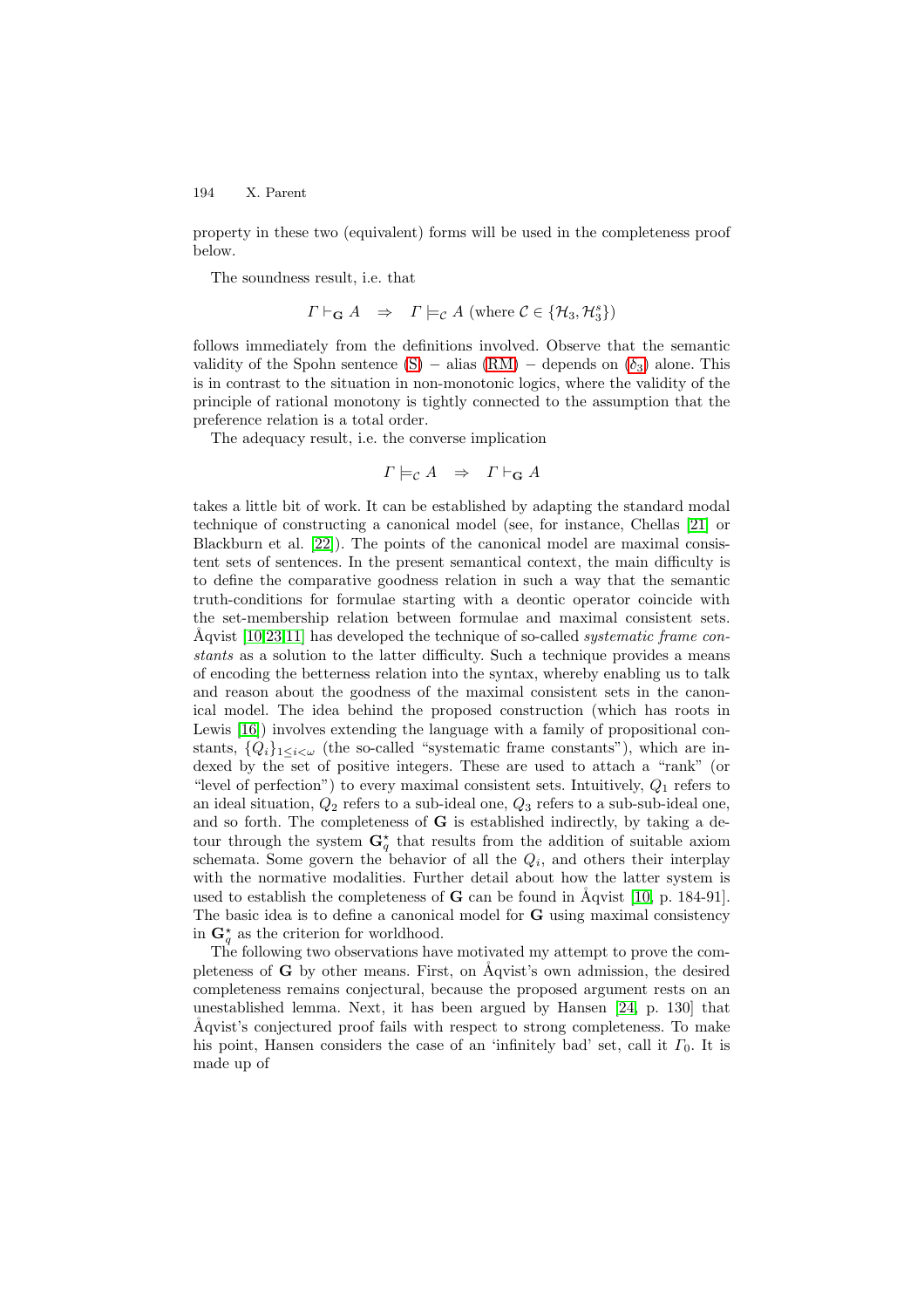- countably many propositional letters  $p_i$   $(1 \leq i \leq \omega)$
- the primary obligation  $\bigcirc$ - $p_1$ , taken as a shorthand for  $\bigcirc$  $(\neg p_1/\top)$  (where  $\top$  is any tautology), and
- **–** the sequence of ever more specific contrary-to-duty obligations

$$
\bigcirc (\neg p_{i+1}/p_1 \land p_2 \land \dots \land p_i) \text{ for all } i \text{ such that } 1 \leq i < \omega
$$

Hansen points out that  $\Gamma_0$  is syntactically inconsistent in  $\mathbf{G}_q^*$ . The systematic frame constants are indexed by the set of positive integers. Therefore, no systematic frame constants can consistently be added to  $\Gamma_0$ , and thus no rank (or level of ideality) can be assigned to such a set. The reason why should be obvious to the reader.  $\Gamma_0$  cannot be ideal (i.e.  $\Gamma_0 \cup \{Q_1\} \vdash_{\mathbf{G}_q^*} \bot$ ), because  $\Gamma_0$  violates the primary norm  $\bigcirc \neg p_1$ . Neither can  $\Gamma_0$  be sub-ideal (i.e.  $\Gamma_0 \cup \{Q_2\} \vdash_{\mathbf{G}_q^*} \bot$ ), since  $\Gamma_0$  violates the contrary-to-duty obligation  $\bigcirc (\neg p_2/p_1)$ . Neither can  $\Gamma_0$ be sub-sub-ideal (i.e.  $\Gamma_0 \cup \{Q_3\} \vdash_{\mathbf{G}_q^*} \bot$ ), since it also violates the contrary-tocontrary-to-duty obligation  $\bigcirc(\neg p_3/p_1 \land p_2)$ . And so on indefinitely.

The purpose of the next section is to define a canonical model for **G** directly, without making reference to  $\mathbf{G}_q^*$  or to any other such system. The only notion of consistency I shall use is consistency in **G**. The worlds will be ordered from the standpoint of a given world, by just comparing the extent to which they comply with the obligations contained there.

## <span id="page-6-0"></span>**3 A Canonical Model for G**

The following derived rule and theorems are listed for future reference:

If 
$$
\vdash B \to C
$$
 then  $\vdash \bigcirc(B/A) \to \bigcirc(C/A)$  (RCOM)

$$
\bigcirc (B_1/A) \land \dots \land \bigcirc (B_n/A) \to \bigcirc (B_1 \land \dots \land B_n/A)(n \ge 2)
$$
 (AND)

$$
\Diamond A \to \neg \bigcirc (\bot/A) \tag{COD}
$$

$$
\bigcirc (C/A \lor B) \to (\bigcirc (C/A) \lor \bigcirc (C/B))
$$
 (DR)

The abbreviations [RCOM](#page-6-0) and [COD](#page-6-0) are taken from Chellas [\[21\]](#page-13-14). The proofs of [\(RCOM\)](#page-6-0), [\(AND\)](#page-6-0) and [\(COD\)](#page-6-0) are straightforward, and are omitted. [\(DR\)](#page-6-0) is the deontic version of the principle usually referred to as 'disjunctive rationality' in the non-monotonic literature. The proof of [\(DR\)](#page-6-0) requires a little more work. For the details, the reader is asked to consult, e.g., Makinson [\[25,](#page-13-18) p. 94]. The derivation presented there appeals to the following additional law, known as 'cautious monotony':

$$
(\bigcirc (B/A) \land \bigcirc (C/A)) \to \bigcirc (C/A \land B) \tag{CM}
$$

<span id="page-6-1"></span>It is perhaps easier to verify that the logic contains [\(CM\)](#page-6-0) by breaking the argument into cases. If we have  $\Diamond A$ , then [\(CM\)](#page-6-0) follows from [\(RM\)](#page-1-0), since [\(D](#page-1-0)<sup>\*</sup>) allows us to weaken  $\bigcirc(B/A)$  into  $P(B/A)$ . If we do not have  $\Diamond A$ , then [\(CM\)](#page-6-0) follows from [\(Ext\)](#page-1-0), because  $\neg \Diamond A$  implies  $\square(A \leftrightarrow (A \land B)).$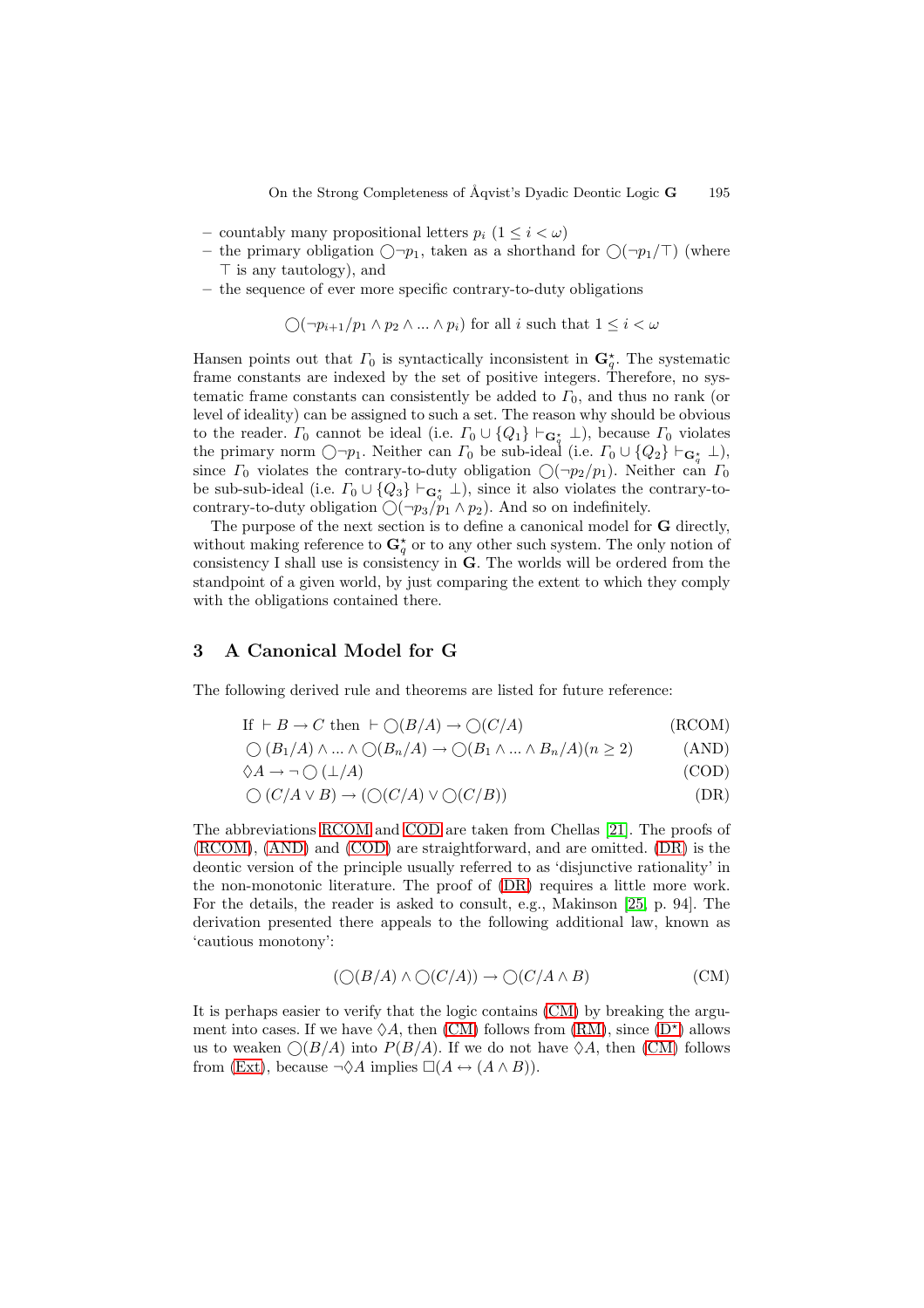**Definition 1.** Let  $W^*$  be the set of all maximal consistent sets of sentences (MCSs). Let w be a fixed element of  $W^*$ . The canonical model generated by w can be defined as the triplet

$$
\mathcal{M}^w=(W,\succeq,V)
$$

where:

- (i)  $W = \{x \in W^* : \text{ for each } A, \text{ if } \Box A \in w \text{ then } A \in x\}$
- (ii)  $x \succeq y$  if and only if either
	- (a) there is no consistent A such that  $\{B : \bigcirc(B/A) \in w\} \subseteq y$  (the vacuous case) or
- (b) there is a sentence  $A \in x \cap y$  such that  $\{B : \bigcirc(B/A) \in w\} \subseteq x$ (iii)  $V =$  the valuation function such that for all p in Prop:

$$
V(p) = \{x \in W : p \in x\}
$$

Condition (i) says that W is just the restriction of  $W^*$  to the set of MCSs containing all the wffs A for which  $\Box A$  is in the 'generating' world w. This is needed to deal with the alethic modalities. Lemma [1](#page-7-0) below clarifies the import of (ii). Intuitively, such a lemma says that the *best* (according to  $\succ$ ) MCSs among those containing  $\tilde{A}$  are precisely those containing all the wffs  $\tilde{B}$  for which  $\bigcirc(B/A)$  is in the 'generating' world w.

<span id="page-7-0"></span>**Lemma 1.** If  $\succeq$  is defined as in clause (ii) supra, then the following two conditions are equivalent (for any x and y in  $W$ ):

(I)  $A \in x$  and  $x \succeq y$  for all y that contains the sentence A  $(II) \{B : \bigcirc(B/A) \in w\} \subseteq x$ 

*Proof.* From the definition of  $\succeq$  one sees that (II) entails (I) (given axiom [Id\)](#page-1-0). For the converse direction suppose (I) holds, and let B be such that  $\bigcirc(B/A) \in w$ . We need to show that  $B \in \mathcal{X}$ . Consider the set  $\Gamma = \{C : \bigcirc (C/A) \in \mathcal{W}\}\)$ . We make the following claims:

 $Claim 1. \Gamma$  is consistent, and can be extended to a maximal consistent set, call it  $\Gamma^+$ .

Verification. The second claim follows from the first (modulo Lindenbaum's lemma). To prove the first claim, suppose  $\Gamma$  is not consistent. By compactness, this means that there is some finite subset  $\{C_1, ..., C_n\}$  of  $\Gamma$  such that  $\vdash_{\mathbf{G}} (C_1 \land ... \land C_n) \rightarrow \bot$ . By [\(AND\)](#page-6-0) and [\(RCOM\)](#page-6-0),  $\bigcirc(\bot/A) \in w$ . By [\(COD\)](#page-6-0) and [\(S5\)](#page-1-0),  $\Box \neg A \in w$  so that  $\neg A \in x$ . Since x is consistent,  $A \notin x$ , contrary to assumption. We, thus, conclude that  $\Gamma$  is consistent after all.

*Claim 2.*  $\Gamma^+$  belongs to W.

Verification. This follows from the fact that, in the presence of [\(CON\)](#page-1-0), we have

 $\{C : \Box C \in w\} \subseteq \{C : \bigcirc(C/A) \in w\} \subseteq \Gamma^+$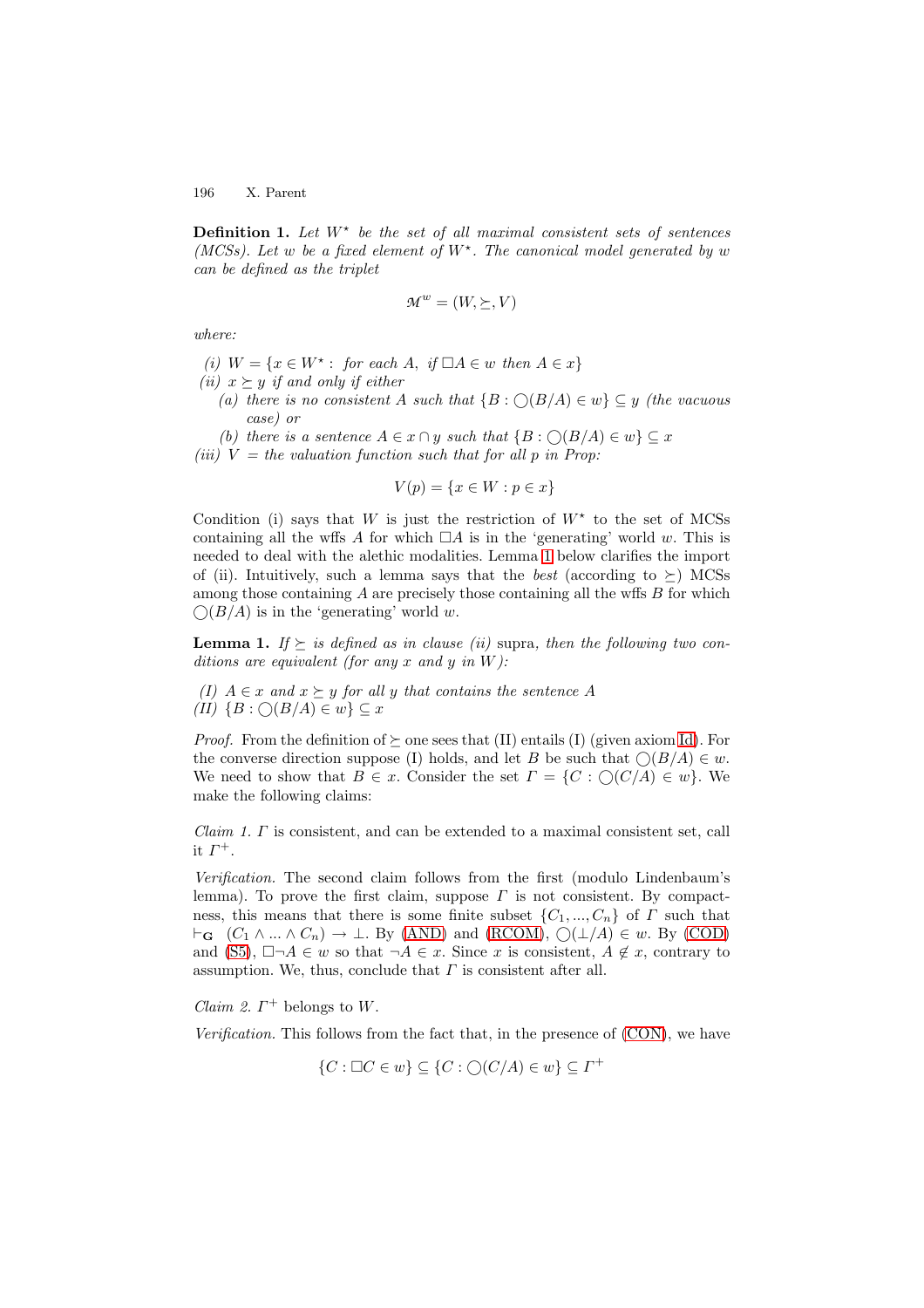*Claim 3.*  $\Gamma^+$  contains the sentence A.

Verification. Follows from [\(Id\)](#page-1-0).

<span id="page-8-0"></span>We can now apply hypothesis (I) to conclude that  $x \succeq \Gamma^+$ . By construction,  $\{C : \bigcirc (C/A) \in w\} \subseteq \Gamma^+$ . Therefore,  $x \succeq \Gamma^+$  means that there exists a sentence  $D \in x \cap I^+$  such that

$$
\{E : \bigcirc(E/D) \in w\} \subseteq x \tag{1}
$$

But we can see that  $P(D/A) \in w$ . If not, then [\(DfP\)](#page-1-0) would yield  $\neg D \in \Gamma^+$ , and thus  $\Gamma^+$  would be inconsistent. On the other hand,  $\bigcirc(B/A) \in w$  entails  $\bigcirc (D \to B/A) \in w$ . By [\(S\)](#page-1-0), [\(Ext\)](#page-1-0) and [\(C\)](#page-1-0) we conclude  $\bigcirc (A \to B/D) \in w$ . We can, then, apply [\(1\)](#page-8-0) to get  $A \to B \in x$  and, then, conclude.

<span id="page-8-3"></span>With this established, the rest is easy. First, we lift the 'truth  $=$  membership' equation to arbitrary formulae:

**Theorem 1 (Truth Lemma).** Let w be a fixed maximal consistent set of sentences, and let  $\mathcal{M}^w$  be the canonical model generated by w. Then, for any formula  $A$  and  $x$  in  $W$ .

$$
\mathcal{M}^w \models_x A \text{ iff } A \in x
$$

Proof. The proof is by induction on the complexity of A, as measured by the number of logical operators occurring in it. The base case follows from the definition of  $V$  in the canonical model. The boolean cases are handled in the usual way, and so are the modal cases. In the modal cases, it might be helpful first to show that (by virtue of the S5 schemata) the relation  $R \subseteq W^* \times W^*$  defined by putting xRy whenever  $\{C : \Box C \in x\} \subseteq y$  is an equivalence relation on the set  $W^*$  of all maximal consistent sets. The fact that R is symmetric, i.e.

$$
\{C : \Box C \in x\} \subseteq y \Rightarrow \{D : \Box D \in y\} \subseteq x \tag{2}
$$

<span id="page-8-1"></span>will be used in the proof of the deontic cases, to which I now turn. I shall focus on the case where A is  $\mathcal{O}(C/B)$ . The following is to be established:

$$
\mathcal{M}^w \models_x \bigcirc (C/B) \text{ iff } \bigcirc (C/B) \in x
$$

For the right-to-left direction, assume  $\bigcirc(C/B) \in x$  and let  $y \in [B]^{\mathcal{M}^w}$  be such that  $y \succeq z$  for all z in  $[[B]]^{\mathcal{M}^{w}}$ . By the inductive hypothesis,  $B \in y$ , and  $y \succeq z$ for any  $z \in W$  such that  $B \in z$ . Using lemma [1,](#page-7-0) we get

<span id="page-8-2"></span>
$$
\{B' : \bigcirc(B'/B) \in w\} \subseteq y \tag{3}
$$

Now, in the presence of  $(CON)$ ,  $\square \bigcirc (C/B) \in x$  can validly be inferred from  $\bigcirc(C/B) \in x$ . Using [\(2\)](#page-8-1), we then get  $\bigcirc(C/B) \in w$ . From this together with [\(3\)](#page-8-2), we obtain  $C \in y$ . By the inductive hypothesis, C is true at y. This shows that  $\bigcirc$ (C/B) is true at x as wishes.

For the left-to-right direction, assume that  $\mathcal{O}(C/B)$  is true at x. Using the truth-clause for  $\bigcirc$ , the inductive hypothesis and lemma [1,](#page-7-0) and invoking the definition of  $W$ , we first get

$$
\forall y \in W^* : (\{E : \Box E \in w\} \subseteq y \& \{D : \bigcirc(D/B) \in w\} \subseteq y) \Rightarrow C \in y
$$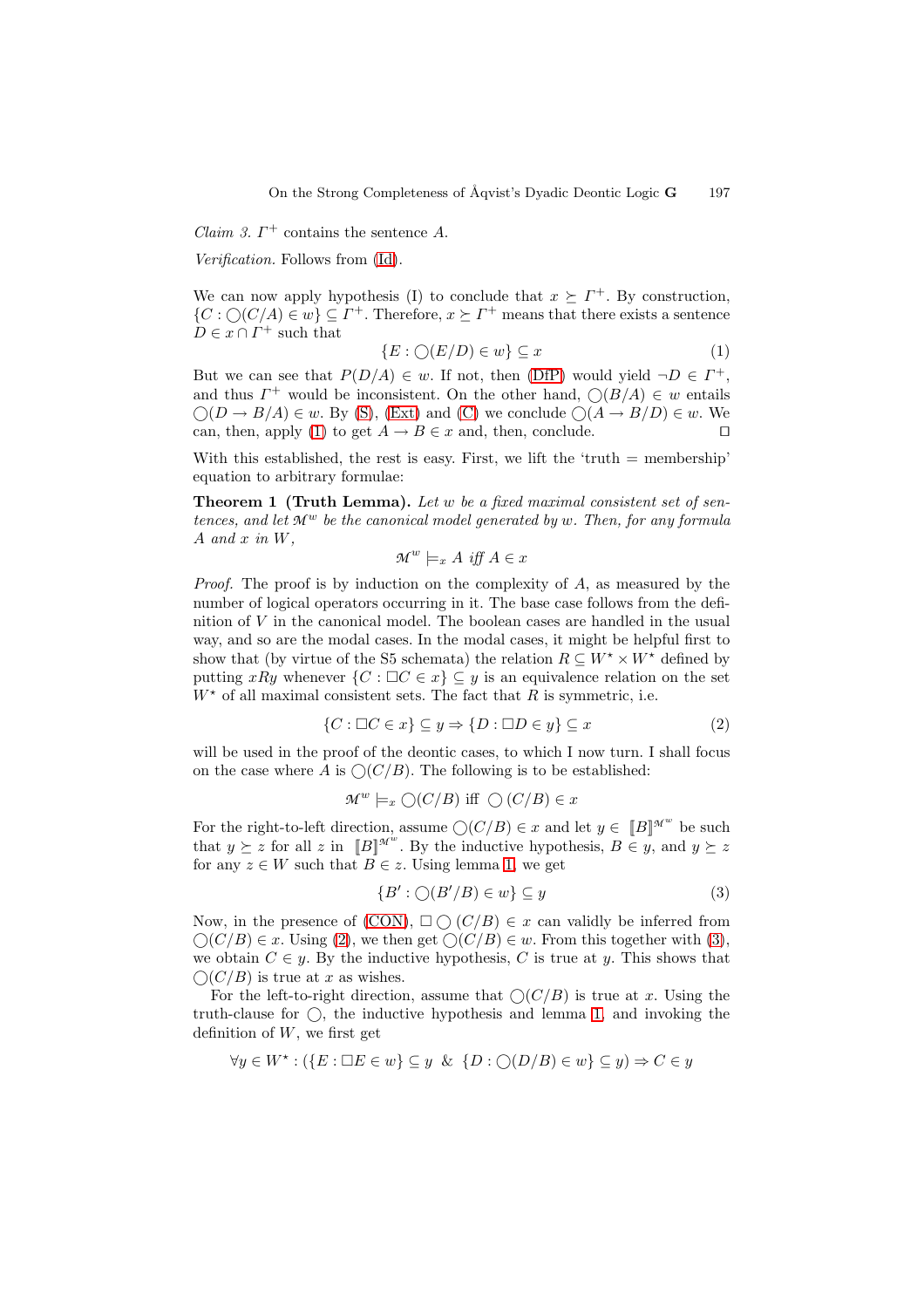This itself simplifies into (see claim 2 in the proof of lemma 1 above)

$$
\forall y \in W^* : \{ D : \bigcirc(D/B) \in w \} \subseteq y \Rightarrow C \in y \tag{4}
$$

[\(4\)](#page-9-0) says that C belongs to every maximal consistent extension of

<span id="page-9-0"></span>
$$
\{D : \bigcirc(D/B) \in w\}
$$

By the second corollary to Lindenbaum's lemma, C is derivable from that set, i.e.,

$$
\vdash_{\mathbf{G}} (D_1 \land \dots \land D_n) \to C
$$

for sentences  $D_1, ..., D_n (n \geq 0)$  such that

$$
\bigcirc (D_1/B), ..., \bigcirc (D_n/B) \in w
$$

Without loss of generality, we can assume that the number of  $D_i$  is finite, given compactness. So, using [\(AND\)](#page-6-0), we first obtain

$$
\bigcirc (D_1 \land \dots \land D_n/B) \in w
$$

Using [\(RCOM\)](#page-6-0), we get

$$
\bigcirc(C/B)\in w
$$

By [\(CON\)](#page-1-0),

$$
\Box \bigcirc (C/B) \in w
$$

The definition of W, then, yields the desired conclusion  $\bigcirc(C/B) \in x$ .

The proof that the theorem holds when A is  $P(C/B)$  is similar in structure. Details are omitted.  $\hfill \square$ 

<span id="page-9-1"></span>We can now check that the comparative goodness relation  $\succeq$  of the canonical model has the required properties:

**Lemma 2 (Verification Lemma).** If  $\succeq$  is taken as in definition [1,](#page-6-1) then  $\succeq$  is limited  $(\delta_2)$ , transitive  $(\delta_3)$  and strongly connected  $(\delta_4)$ .

*Proof.* Limitedness is easily checked. Assume A is true at some  $x$  in  $W$ . By theorem [1,](#page-8-3)  $A \in \mathcal{X}$ . Re-running the proof for the '(II)  $\Rightarrow$  (I)' direction of lemma [1,](#page-7-0) claims 1 to 3, we get that W contains at least one y such that  $\{A\} \subseteq \{B :$  $\bigcirc (B/A) \in w$   $\subseteq y$ . Again, by theorem [1,](#page-8-3) A is true at y. Consider any z at which A is true. By theorem [1,](#page-8-3) A is in z, and hence in  $y \cap z$ . By definition [1](#page-6-1) (ii),  $y \succeq z$ as expected.

Strong connectedness can be proved by *reductio ad absurdum*. Assume  $x \not\geq y$ and  $y \not\geq x$ . The former entails that there is a consistent A such that  $\{B :$  $\bigcirc (B/A) \in w$   $\subseteq y$ , whilst the latter implies that there is a consistent C such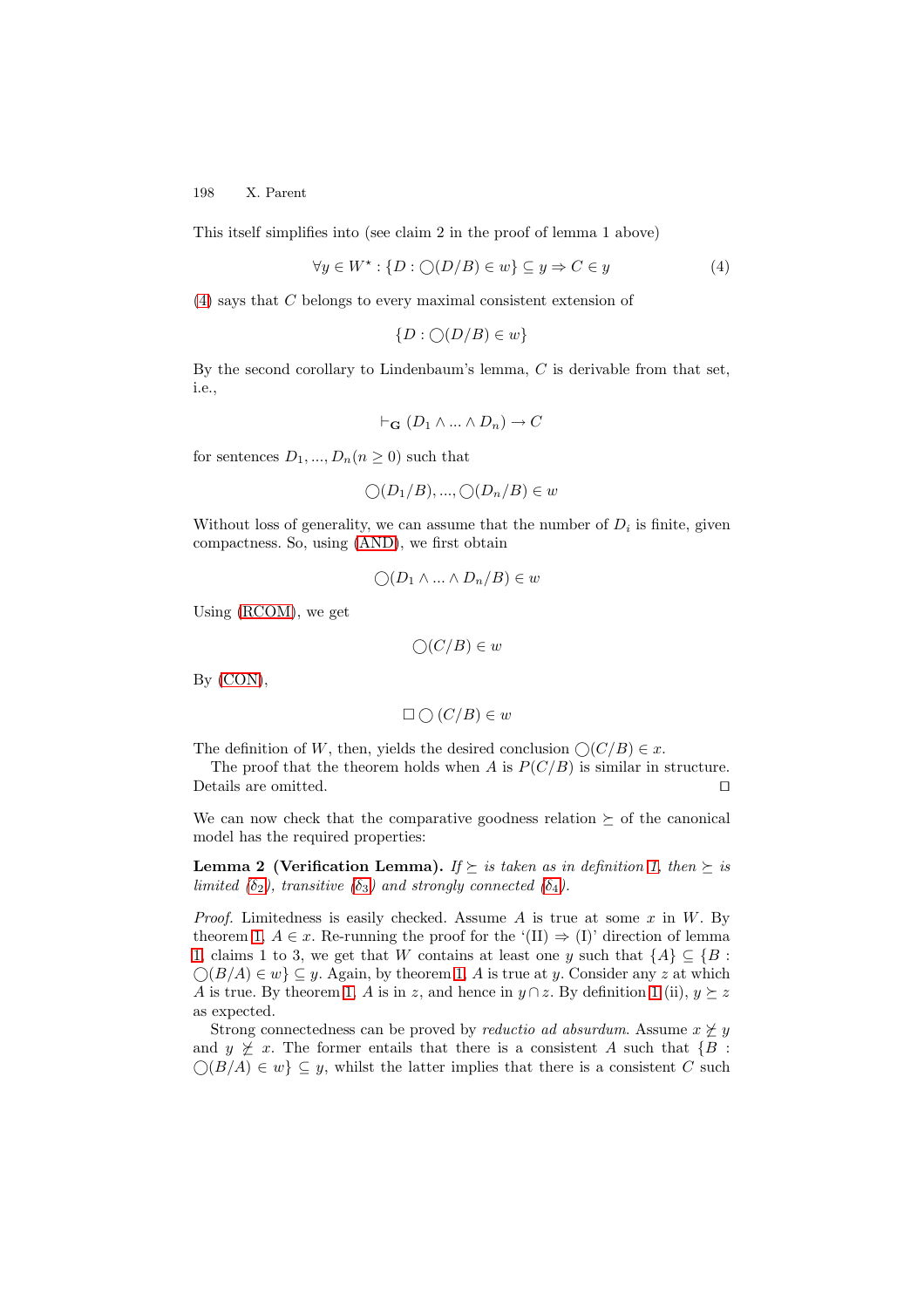that  $\{B : \bigcirc(B/C) \in w\} \subseteq x$ . In virtue of [\(Id\)](#page-1-0),  $A \in y$  and  $C \in x$  so that  $A \vee C \in y \cap x$ . Using [\(DR\)](#page-6-0), one might then conclude that either

$$
\{B : \bigcirc (B/A \vee C) \in w\} \subseteq \{B : \bigcirc (B/A) \in w\} \subseteq y
$$

or

$$
\{B : \bigcirc (B/A \vee C) \in w\} \subseteq \{B : \bigcirc (B/C) \in w\} \subseteq x
$$

Either way we are done.

The proof that  $\succeq$  is transitive is a bit tricky. Suppose  $x \succeq y$  and  $y \succeq z$ . Assume  $y \succeq z$  means that there exists a  $B \in y \cap z$  such that

$$
\{B' : \bigcirc(B'/B) \in w\} \subseteq y \tag{*}
$$

(Otherwise,  $x \succeq z$  holds trivially.) Given this,  $x \succeq y$  entails that there is  $C \in x \cap y$ such that

<span id="page-10-1"></span>
$$
\{C' : \bigcirc(C'/C) \in w\} \subseteq x \tag{**}
$$

Clearly,  $B \vee C \in x \cap z$ . The following is to be established:

$$
\{D : \bigcirc(D/B \lor C) \in w\} \subseteq x \tag{5}
$$

Note that  $P(C/B \vee C) \in w$ . For otherwise, using [\(DfP\)](#page-1-0), the maximality of w and [\(DR\)](#page-6-0), we would have either  $\bigcirc(\neg C/C) \in w$  or  $\bigcirc(\neg C/B) \in w$ . None can occur, because a direct application of  $(**)$  and  $(*)$  would yield the result that C does not belong to the union of  $x$  and  $y$  – contradicting the assumption made above that  $C$  belongs to their intersection. The proof of  $(5)$  is then as follows. Assume  $\bigcirc(D/B \vee C) \in w$ . By [\(RCOM\)](#page-6-0),  $\bigcirc(C \to D/B \vee C) \in w$ . By [\(S\)](#page-1-0),  $\bigcirc(D/(B \vee C) \wedge C) \in w$ . By [\(Ext\)](#page-1-0),  $\bigcirc(D/C) \in w$ . Using [\(\\*\\*\)](#page-9-1), we then get  $D \in x$ as wishes.  $\Box$ 

The above results are similar to Boutilier's [\[26\]](#page-13-19) theorem 3.36. There the focus is on belief revision theory. Due to this shift of emphasis, my proofs are different from those presented there.

#### <span id="page-10-0"></span>**4 Completeness**

I first deal with the totally ordered case. The completeness of **G** with respect to the class  $\mathcal{H}_3^s$  of strong H<sub>3</sub>-models follows easily from the following:

**Theorem 2.** Every consistent set of sentences is satisfiable in  $\mathcal{H}_3^s$ .

*Proof.* Let  $\Gamma$  be any consistent set of sentences. By Lindenbaum's lemma,  $\Gamma$  has a maximal extension, call it  $\Gamma_{\omega}$ . Form the canonical structure generated by  $\Gamma_{\omega}$ , i.e., the structure  $\mathcal{M}^{\Gamma_{\omega}}$  as defined *supra*. By lemma [2,](#page-9-1)  $\mathcal{M}^{\Gamma_{\omega}}$  belongs to  $\mathcal{H}_3^s$ . By theorem [1](#page-8-3) above, we obtain in particular that for each sentence A

<span id="page-10-2"></span>
$$
\mathcal{M}^{\Gamma_{\omega}} \models_{\Gamma_{\omega}} A \text{ iff } A \in \Gamma_{\omega}
$$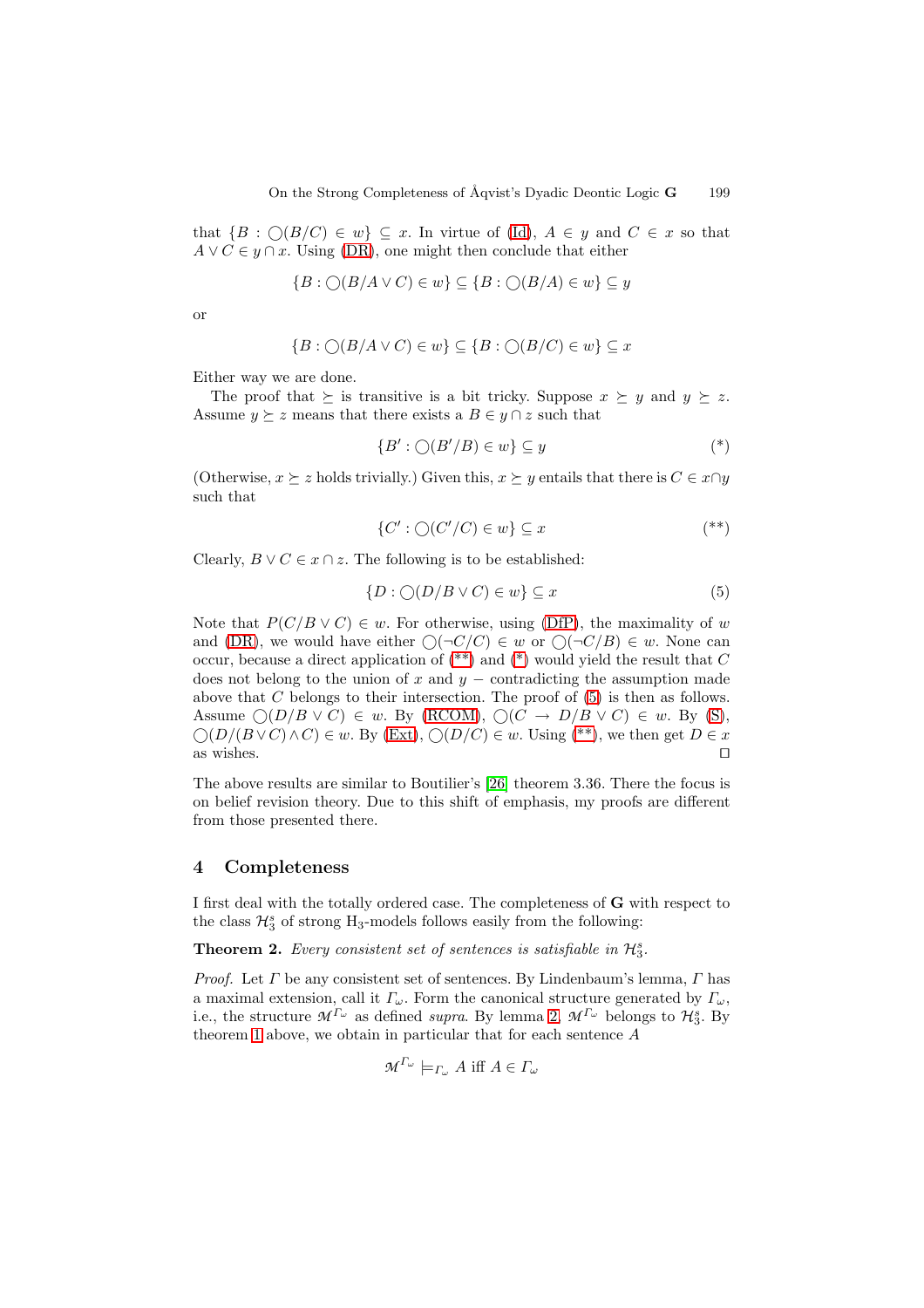Since  $\Gamma \subseteq \Gamma_\omega$ , we thus have

$$
\mathcal{M}^{\Gamma_{\omega}} \models_{\Gamma_{\omega}} A \text{ for any } A \text{ in } \Gamma
$$

<span id="page-11-0"></span>as required.  $\square$ 

**Theorem 3 (Completeness, total order case).** For each set of formulae Γ and formula A, the equivalence

$$
\Gamma \vdash_{\mathbf{G}} A \;\; \Leftrightarrow \;\; \Gamma \models_{\mathcal{H}_3^s} A
$$

holds.

Proof. The left-to-right implication is just soundness, so it suffices to check out the right-to-left implication. The argument is standard. Suppose  $\Gamma \models_{\mathcal{H}_3^s} A$ . Then  $\Gamma \cup \{\neg A\}$  is not satisfiable in  $\mathcal{H}_3^s$ , and hence theorem [2](#page-10-2) gives  $\Gamma \cup \{\neg A\} \vdash_{\mathbf{G}} \bot$ . By simple propositional manipulations, we get  $\Gamma \vdash_{\mathbf{G}} A$  as required.

Theorem [3](#page-11-0) is a strong completeness result. As already emphasized, the argument uses compactness many times, and thus no restrictions are placed on the cardinality of the premisse set  $\Gamma$ , at least in principle. I say 'in principle', because the question of whether the above result is immune from a similar objection as the one raised against the systematic frame constants account remains an open problem. As mentioned, a drawback of the latter account is that it fails to assign a rank to the 'indefinitely' bad set as described on p. [194.](#page-1-0) Take the canonical structure generated from the maximal consistent extension of such a set. It is natural to ask if the definition of  $\succeq$  in the canonical model does a better job. That issue calls for further exploration, which will not be attempted in this paper.

I now turn to the partially ordered case. In  $\tilde{A}$ qvist [\[10,](#page-13-3) p. 182] and  $\tilde{A}$ qvist [\[11,](#page-13-4) p. 249], the question is raised whether **G** is also strongly complete with respect to the class  $H_3$  of models. Based on our previous results we can give a positive answer to this last question.

**Corollary 1 (Completeness, partial order case).** For each set of formulae Γ and formula A, the equivalence

$$
\Gamma \vdash_{\mathbf{G}} A \;\; \Leftrightarrow \;\; \Gamma \models_{\mathcal{H}_3} A
$$

holds.

Proof. We already have the soundness part. The proof of the adequacy claim requires only two lines:

$$
\Gamma \models_{\mathcal{H}_3} A \Rightarrow \Gamma \models_{\mathcal{H}_3^s} A
$$
  

$$
\Rightarrow \Gamma \vdash_{\mathbf{G}} A \text{ (by th. 3)}
$$

 $\Box$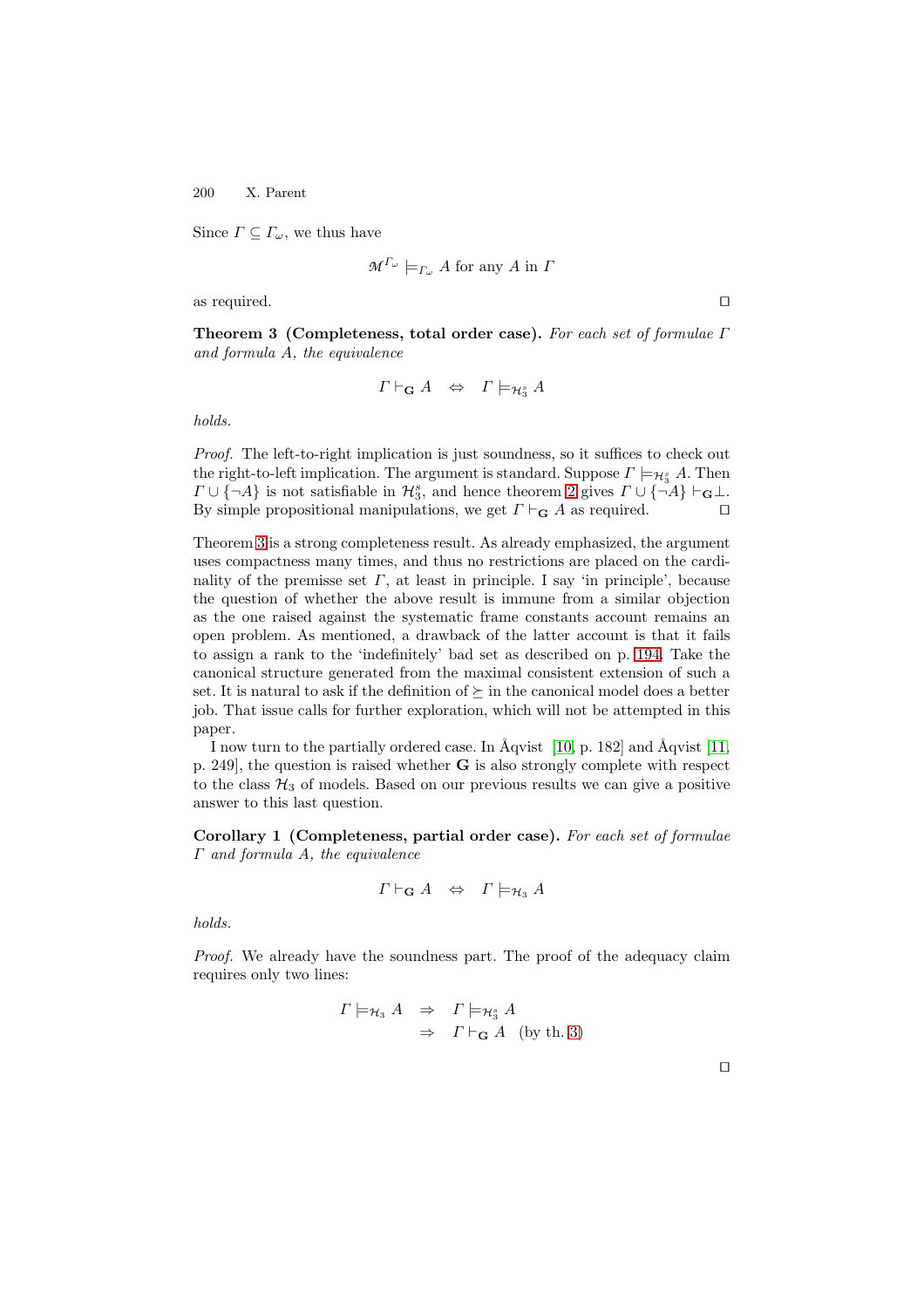The above result shows that within the present set-up the strong connectedness assumption  $(\delta_4)$  has no import, in the sense that the logic is unaffected by imposing this requirement or not. At first, this may seem surprising. In a way, this is not, given the following:

- $-$  H<sub>3</sub>-models include the requirement of limitedness  $(\delta_2)$ , and (as mentioned) in the finite case limitedness entails connectedness  $(\delta_4)$ ,
- As can easily be verified, the schema  $A \geq B \vee B \geq A$  is always valid as long as limitedness is assumed. Here the relation ≥ between formulas is defined in the usual fashion, i.e. by the rule:  $A \geq B$  iff  $\Diamond(A \lor B) \rightarrow P(A/A \lor B)$ .

There is more to connectedness than meets the eye. Such a notion is central to, e.g., questions about the possibility of deontic dilemmas, which are key questions within deontic logic today (see, e.g., [\[27](#page-13-20)[,20\]](#page-13-13)). An in-depth discussion of the role of comparability for the logic of obligation falls outside the immediate scope of this paper, and must be postponed to another opportunity.

One reviewer suggested we start with a form of the limit assumption that does not have the effects described above. Suppose one such form is available. Suppose also we redefine H3-models by requiring they satisfy this new version of the limit assumption, rather than the old one; the evaluation rules for the deontic modalities are then re-phrased in terms of maximality rather than optimality. We would certainly get a better understanding of the role of comparability within an Hansson-type semantics, by first axiomatizing this class of models, and then investigating the effects of adding the linearity requirement. The question of whether there are in fact alternative forms which the limit assumption might take, is the main focus of my current investigations. The notion of stopperedness from [\[18\]](#page-13-11) and [\[28\]](#page-13-21) would not do, but perhaps there are alternative forms available. Expressed in terms of maximality, the stopperedness condition says that whenever  $x \in [A]^{\mathcal{M}}$  there is a maximal  $y \in [A]^{\mathcal{M}}$  with  $y \succeq x$ . Connectedness would still be involved in the framework being used, because stopperedness validates the formula  $A \geq B \vee B \geq A$ .

**Acknowledgments.** I would like to thank the anonymous referees for their helpful comments.

### <span id="page-12-6"></span><span id="page-12-1"></span><span id="page-12-0"></span>**References**

- 1. Hansson, B.: An analysis of some deontic logics. Noûs 4, 373–398 (1969)
- <span id="page-12-2"></span>2. Mott, P.: On chisholm's paradox. Journal of Philosophical Logic 2, 197–211 (1973) 3. Tomberlin, J.: Contrary-to-duty imperatives and conditional obligation. Noûs, 357– 375 (1981)
- <span id="page-12-4"></span><span id="page-12-3"></span>4. Loewer, B., Belzer, M.: Dyadic deontic detachment. Synthese 54, 295–318 (1983)
- 5. Prakken, H., Sergot, M.: Dyadic deontic logic and contrary-to-duty obligation. In: [29], pp. 223–262
- <span id="page-12-5"></span>6. van der Torre, L., Tan, Y.H.: The many faces of defeasibility in defeasible deontic logic. In: [29], pp. 79–121